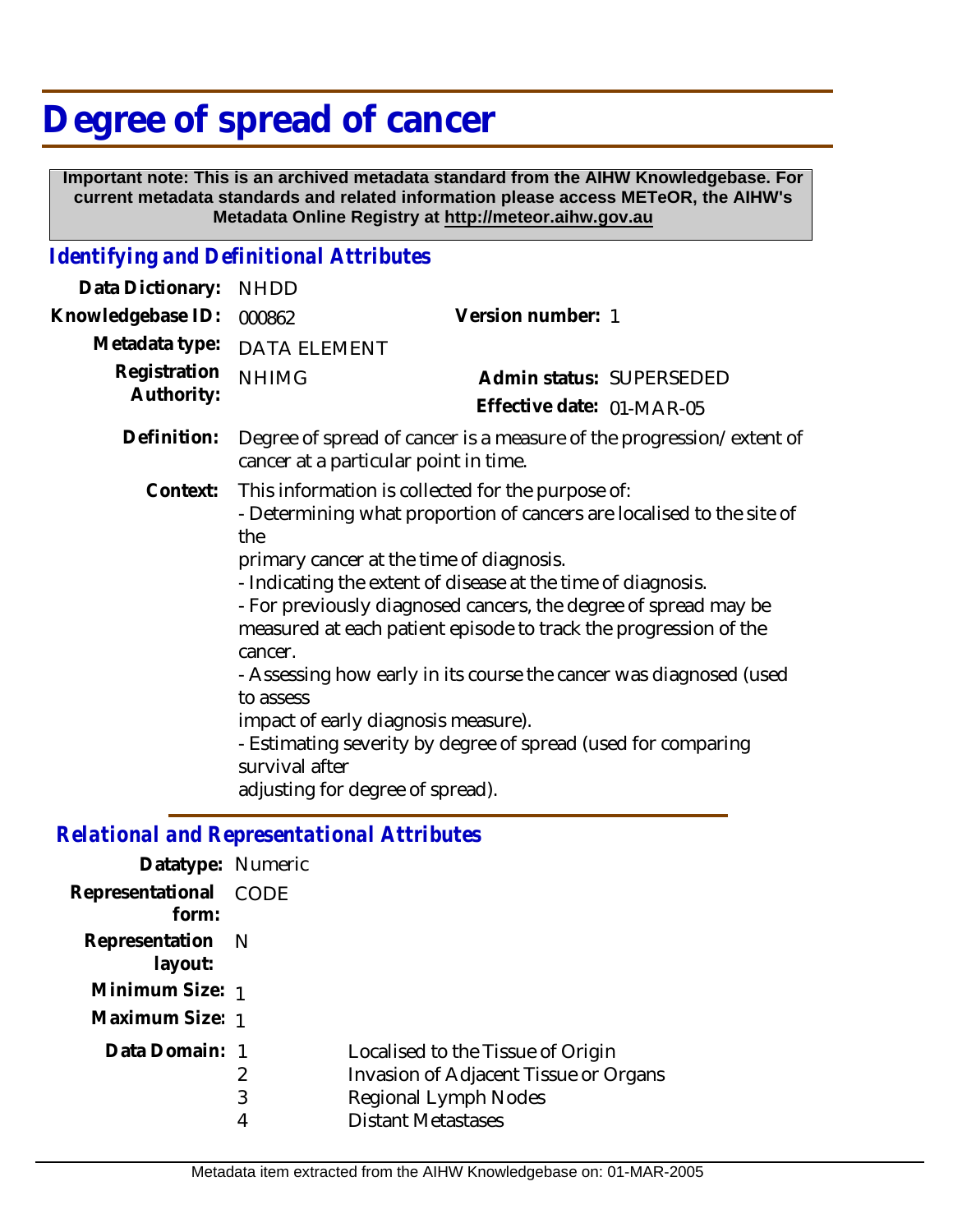- 5 Not Applicable
	- Unknown

 $\overline{Q}$ 

Guide For Use: The valid values for the variable are listed below.

1 - Localised to the tissue of origin: Includes a primary cancer where the spread is contained within the organ of origin. Note: (this includes insitu breast (D05.0-D05.9) and in situr melanoma (D03.0-D03.9)

Example 1: For colon cancer, the cancer has not progressed into the adventitia (peritoneal layer) surrounding the colon).

Example 2: For breast cancer, the cancer has not progressed into the underlying muscle layer (pectoral) or externally to the skin. Example 3: For melanoma of the skin, the cancer has not invaded the subcutaneous fat layer (that is, it is contained within the dermis and epidermis).

Example 4: For lung cancer, the cancer has not invaded the pleura.

2 - Invasion of adjacent tissue or organs: A primary cancer has spread to adjacent organs or tissue not forming part of the organ of origin. This category includes sub-cutaneous fat or muscle and organs adjacent to the primary cancer site.

Example 1: For colon cancer, the cancer has progressed into the adventitia (peritoneal layer) surrounding the colon.

Example 2: For breast cancer, the degree of spread has progressed into the underlying muscle layer (pectoral) or externally into the skin.

Example 3: For melanoma of the skin, the cancer has invaded into subcutaneous fat or muscle.

Example 4: For lung cancer, the cancer has invaded the pleura or tissues of the mediastinum.

3 - Regional Lymph Nodes: The primary cancer has metastasised to the nearby draining lymph nodes.

The list below shows the regional lymph nodes by site of primary cancer (International Union Against Cancer's definition).

Head and neck - Cervical Nodes

Larynx - Cervical Nodes

Thyroid - Cervical and Upper Mediastinal Nodes

Stomach - Perigastric nodes along the lesser and greater curvatures

Colon and Rectum - Pericolic, perirectal, and those located along the ileocolic, right colic, middle colic, left colic, inferior mesenteric and superior rectal

Anal - Perirectal, internal iliac, and inguinal lymph nodes Liver - Hilar nodes eg the hepatoduodenal ligament Pancreas - Peripancreatic nodes

Lung - Intrathoracic, scalene and supraclavicular